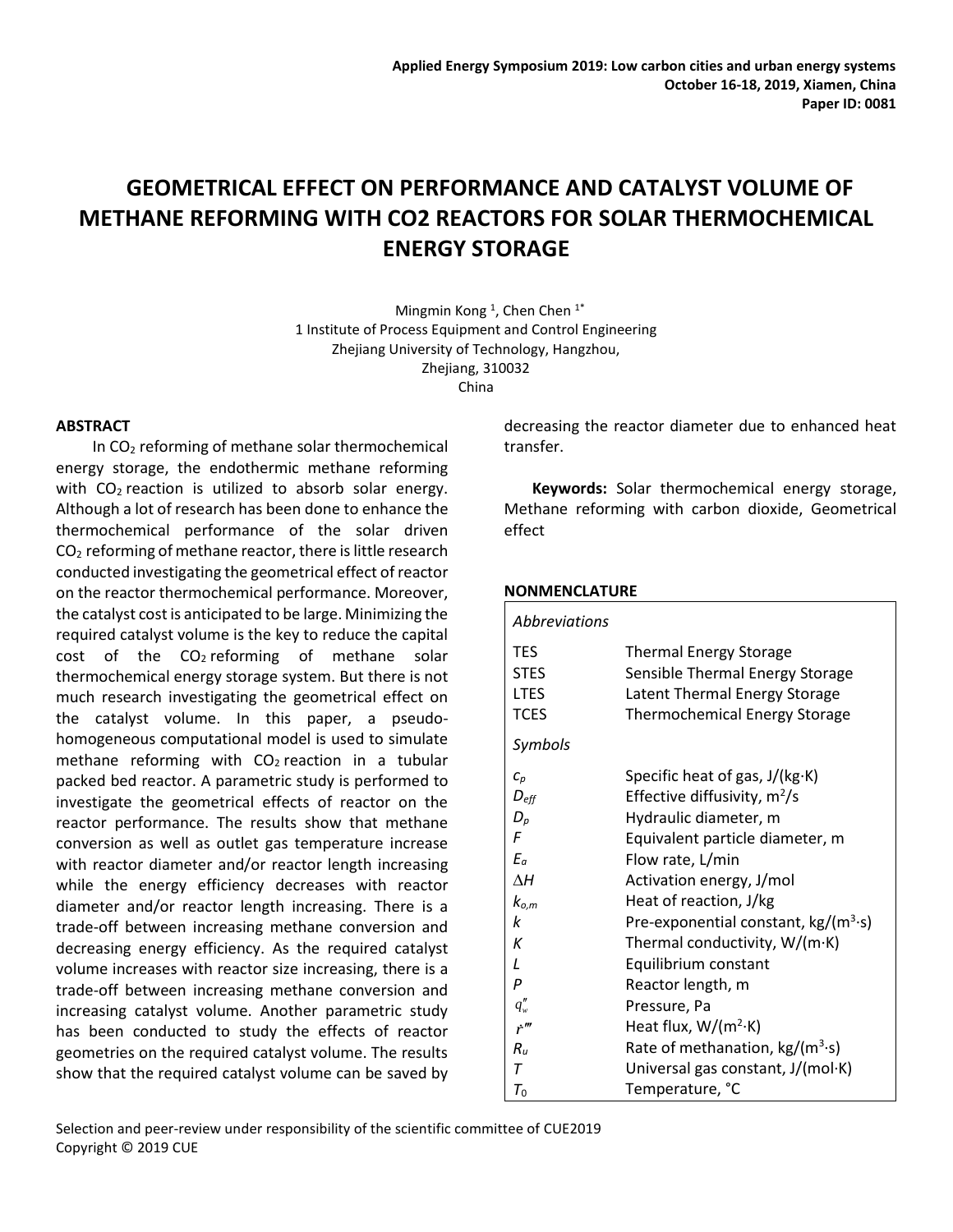|                  | Furnace operating temperature, °C                |  |  |
|------------------|--------------------------------------------------|--|--|
| V,               | Heat transfer coefficient, W/(m <sup>2</sup> ·K) |  |  |
| v                | Catalyst volume, m <sup>3</sup>                  |  |  |
| $X_{CH4}$        | Velocity, m/s                                    |  |  |
| Y <sub>CH4</sub> | $X_{CH4}$ Methane conversion                     |  |  |
| ε                | Y <sub>CH4</sub> Methane volume fraction         |  |  |
| $\eta$           | Emissivity of the reactor wall                   |  |  |
| $\eta_{en}$      | <b>Effectiveness factor</b>                      |  |  |
| $\mu$            | Energy efficiency                                |  |  |
| $\Omega$         | Viscosity of the gas mixture, Pa.s               |  |  |
|                  | Density of the gas mixture, $kg/m3$              |  |  |

## **1. INTRODUCTION**

Solar energy is a renewable and widely-used alternative to the fossil fuel. In order to overcome the drawback of intermittence, thermal energy storage (TES) is used for solar power plants, e.g., using molten salt tanks, as a sensible thermal energy storage (STES), to store solar energy in solar power plants. Besides the STES, latent thermal energy storage (LTES) and thermochemical energy storage (TCES) are the common methods for TES [1]. Compared with the other two, thermochemical energy storage is superior with a higher energy density and the capability of storing energy in reactants at ambient temperature [2, 3]. The principle of a solar thermochemical energy storage system is to store and use solar energy with reversible reactions. Basically, solar energy is stored during the endothermic reaction, which is called as the charging step, and released during the exothermic reaction, which is called as the discharging step. A lot of scholars are currently studying many potential TCES systems with different reactions. But more breakthroughs are required to address the potential catalyst sintering caused by elevated operating temperature and insufficient heat transfer. Ammonia decomposition/synthesis TCES (ammonia-based TCES) is one of the most mature TCES [2, 3]. The charging loop, i.e., absorbing solar energy with ammonia decomposition, has been validated by Lovegrove and Kreetz et al. [4]. Moreover, the discharging loop, i.e., heating steam with ammonia synthesis, by Chen et al. [5- 6]. However, there has not been a relatively cheap and safe method validated to store a large amount of the gaseous reactants, i.e.,  $N_2$  and  $H_2$ , which constrains the potential of incorporating the ammonia-based TCES with a commercial power plant.  $CO<sub>2</sub>$  reforming of methane, as thermochemical energy storage, has been investigated since 1990s [7]. On-sun tests of  $CO<sub>2</sub>$  reforming of methane have been conducted at Sun Yat-Sen University [8] with promising results. Compared with other TCES technologies,  $CO<sub>2</sub>$  reforming of methane is superior with a high energy density. Further, the excessive products of hydrogen can be used as a non-carbon fuel. Figure 1 shows a schematic of a  $CO<sub>2</sub>$  reforming of methane solar thermochemical energy storage system. As shown in Figure 1, methane (CH<sub>4</sub>) and carbon dioxide (CO<sub>2</sub>) from the storage tank react endothermically by absorbing solar energy. The products of hydrogen  $(H<sub>2</sub>)$  and carbon monoxide (CO) flow back to the other storage tank. The stored energy can be released when the hydrogen  $(H<sub>2</sub>)$ and carbon monoxide (CO) react exothermically to heat a working fluid for power cycles to generate electricity, e.g., supercritical carbon dioxide ( $SCO<sub>2</sub>$ ) for a Brayton cycle. A lot of research has been done on  $CO<sub>2</sub>$  reforming of methane solar thermochemical energy storage system, most of which focuses on the thermochemical performance of the reactor [8-10]. Recently, Lee et al. [11] studied the effect of the reactor radius on the hydrogen production of a membrane reactor for carbon dioxide reforming of carbon dioxide. However, the geometrical effect of reactor, i.e., reactor diameter and length, on the reactor thermochemical performance including energy efficiency, methane conversion and required catalyst volume are rarely investigated.

The  $CO<sub>2</sub>$  reforming of methane solar thermochemical energy storage system, shown in Figure 1, operates in a closed loop. Since there is no regularly recurring expense for feedstock, the cost of the system is mainly determined by the initial capital cost, including the costs of manufacturing material and the catalyst. Nickel-based catalyst is one of the most widely-used catalysts for  $CO<sub>2</sub>$ reforming of methane [12]. However, the cost of nickelbased catalyst is still expensive, which need be optimized for the system design. There has not been any investigation performed pertaining saving the catalyst cost of a solar driven methane reforming with  $CO<sub>2</sub>$ reactor. In this paper, a simulation model is presented for CO<sup>2</sup> reforming of methane reaction in a tubular packed bed. The model is also used to investigate the geometrical effect of reactor on the reactor performance, e.g., energy efficiency and methane conversion, and required catalyst volume.

# **2. MODELING**

A pseudo-homogeneous model [6] is used to simulate the reaction kinetics and thermodynamics of reacting gas in a tubular packed bed. The model utilizes effective properties for fluid and solid phases. Figure 2 shows a schematic of a tubular packed reactor.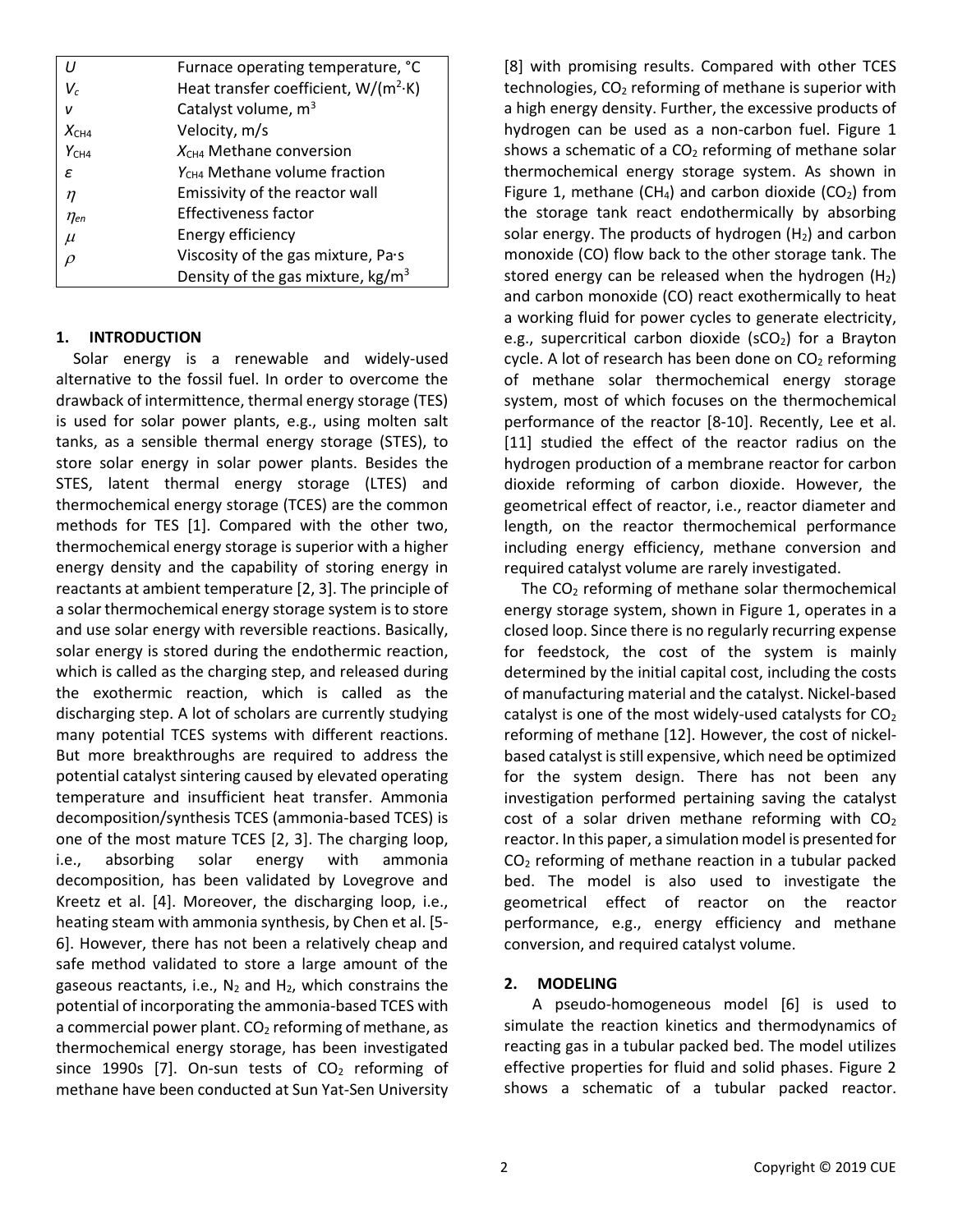

**Heliostat Field** 

Fig 1 Schematic of a methane reforming thermochemical energy storage system.



Fig 2 Schematic of a methane reforming with  $CO<sub>2</sub>$  reactor.

In this reactor, reacting gas is reacting endothermically (CO<sup>2</sup> reforming of methane reaction) in the catalyst bed. CO<sup>2</sup> reforming of methane consists of two reactions, i.e., the main reaction and the side reaction. The main reaction is the carbon dioxide reforming of methane (CRM):  $\text{CRM: CH}_{4} + \text{CO}_{2} \rightleftarrows 2\text{CO} + 2\text{H}_{2} \quad \Delta \text{H}_{298K}^{0} = 247 \text{ kJ/mol}$ 

(1) The side reaction is the reverse water gas shift (RWGS)

processes:

The side reaction is the reverse water gas shift (RWGS)<br>processes:<br>RWGS:  $\ CO_2 + H_2 \rightleftarrows CO + H_2O \quad \Delta H_{298K}^0 = 41 \text{ kJ/mol} \quad (2)$ The energy conservation equation neglecting the axial conduction is:

on is:  
\n
$$
\rho_{g}v_{g}c_{p,g}\frac{\partial T_{g}}{\partial x} = \frac{1}{r}\frac{\partial}{\partial r}\left(k_{eff}r\frac{\partial T_{g}}{\partial r}\right) + \dot{r}^{m}\Delta H
$$
\n(3)

where  $\rho_{g}$  is the reacting gas density,  $v_{g}$  is the reacting gas velocity,  $c_{p,g}$  is the reacting gas specific heat capacity,  $\it{i''''}$  is the reaction rate,  $\varDelta H$  is the heat of the reaction, and *keff* is the effective thermal conductivity. The boundary conditions for Eq. (3) are:

$$
T_g(r, x=0) = T_{g,in} \tag{4}
$$

$$
T_g(r, x=0) = T_{g, in}
$$
\n
$$
k_{\text{eff}} \frac{\partial T_g}{\partial r}(r=r_1, x) = U_o \left[ T_g(r=r_i, x) - T_w(x) \right] = q_w^r \quad (5)
$$

where *U<sup>o</sup>* is the overall heat transfer coefficient at the catalyst bed outer wall, *T<sup>w</sup>* is the wall temperature, and

 $q''_{\mathrm{w}}$  is the heat flux at the reactor wall. The overall heat transfer coefficient *U<sup>o</sup>* accounts for the thermal conduction through the reactor wall. The heat flux at the reactor wall is determined by the radiation from a furnace outside of the reactor and heat loss to the ambient:

$$
q_w'' = \varepsilon \sigma \left( T_f^4 - T_w^4 \right) + h_{loss} \left( T_a - T_w \right) \tag{6}
$$

where  $T_f$  is the furnace radiant surface temperature, *hloss* is the heat transfer coefficient for the heat loss, and  $T_a$  is the ambient temperature. Note that,  $T_f = T_0 + 10$  K, where  $T_0$  is the operating temperature for the furnace.

The mass conservation equation neglecting the axial diffusion is:  $\frac{\partial X_{CH4}}{\partial X_{CH4}} = \rho D_{\infty} \frac{1}{r} \frac{\partial}{\partial (r} \left( r \frac{\partial X_{CH4}}{\partial X_{CH4}} \right) + \dot{r}^m$ 

is:  
\n
$$
\rho_g v_g \frac{\partial X_{CH4}}{\partial x} = \rho_g D_{eff} \frac{1}{r} \frac{\partial}{\partial r} \left( r \frac{\partial X_{CH4}}{\partial r} \right) + \dot{r}^m
$$
\n(7)

where *XCH*<sup>4</sup> is the methane conversion. The corresponding boundary conditions for mass conservation are:

$$
X_{CH4}(r, x=0) = X_{CH4,in}
$$
 (8)

$$
\left. \frac{\partial X_{CH4}}{\partial r} \right|_{r_i} = 0 \tag{9}
$$

In the model, the reaction rate  $\dot{r}$ <sup>"</sup> is determined by the kinetics of CRM reaction as RWGS reaction is assumed to be always at equilibrium. The chemical reaction kinetics is modeled based on the basic reaction model [13]:  $\left(-E_a\right)$  $\begin{bmatrix}P & P\end{bmatrix}$ 

el [13]:  
\n
$$
\dot{r}''' = \eta k_{o,m} \exp\left(\frac{-E_a}{R_u T}\right) \left[ P_{CH4} P_{CO2} - K_C^{-1} P_{CO}^2 P_{H2}^2 \right] \tag{10}
$$

where the effectiveness factor *η* accounts for the reactant concentration gradient within the catalyst particle. The equilibrium constant *K<sup>C</sup>* based on the data from [14] is calculated as:

rated as:  
\n
$$
K_c = \exp(34.225 - 31299/T_g)
$$
 (11)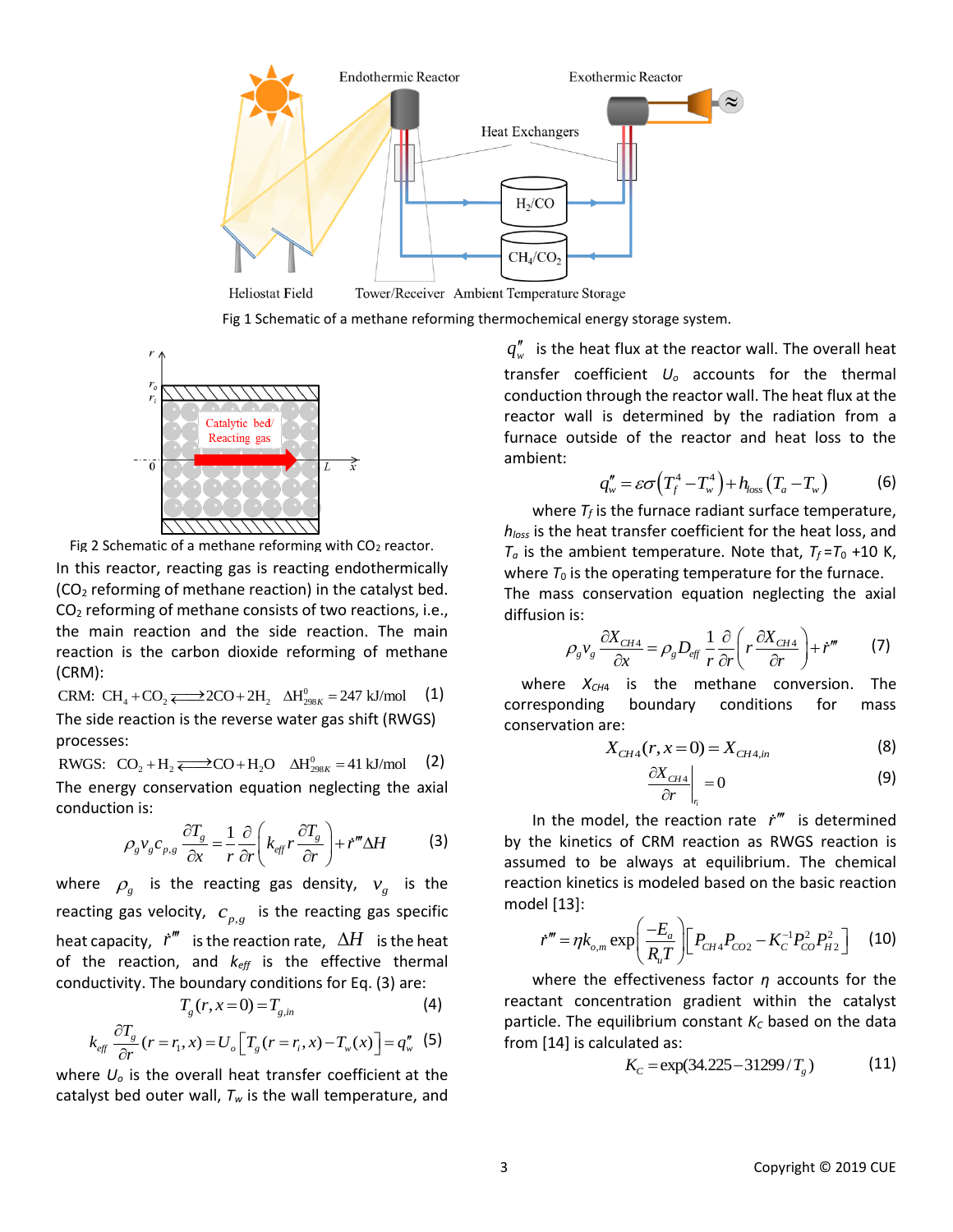For the RWGS reaction (Equation 2), the chemical reaction kinetics is modeled as:

$$
P_{CO2}P_{H2} = K_R^{-1}P_{CO}^2P_{H2O}^2
$$
 (12)

where  $K_R$  is the equilibrium constant for the reaction, which is calculated based on the data from Callaghan [15]. The reactor bed is filled with  $Ni/Al_2O_3$  (Ni-15 wt%) catalyst with kinetic parameters listed in [Table 1.](#page-3-0)

<span id="page-3-0"></span>

| Table 1 The kinetic parameters for the model input |                                                         |  |  |  |  |  |
|----------------------------------------------------|---------------------------------------------------------|--|--|--|--|--|
| Activation                                         | Pre-exponential                                         |  |  |  |  |  |
| energy, $E_a$ (J/mol)                              | constant, $k_{o,m}$ (kg/m <sup>3</sup> ·s)              |  |  |  |  |  |
| $5.8 \times 10^3$                                  | $1.36 \times 10^{9}$                                    |  |  |  |  |  |
|                                                    | The energy efficiency of the reactor $\eta_{en}$ can be |  |  |  |  |  |

estimated as:

$$
\eta_{en} = Q_r / (Q_r + Q_{loss})
$$
\n(13)

where  $Q_r$  is the rate at which energy is transferred to the reacting gas and *Qloss* is the heat loss rate from the reactor.

## **3. RESULTS AND DISCUSSIONS**

## *3.1 Model Validation*

A FORTRAN code is developed to numerically solve the governing equations with a finite difference algorithm. The grids independency has been validated by setting the same model with more than twice of the grids. The results including the outlet gas temperature and conversion for the two different grids are similar with difference of 1%. In order to validate the model, the model generated methane conversions  $X_{CH4}$  for different furnace operating temperature  $T_0$  are compared with experimental results from Lu et al. [10]. The properties and parameters used for model input including the inlet gas flow rate  $F_{in}$ , methane volume fraction  $Y_{CH4}$ , inlet gas temperature  $T_{g,in}$ , furnace operating temperature  $T_0$ , reactor length *L*, reactor inner diameter *Di*, and reactor wall thickness *W* (*W*=*ro*-*ri*) are listed in [Table 2.](#page-3-1)

<span id="page-3-1"></span>

| Table 2 Properties of a sample case for the model |                  |            |       |               |                   |                   |
|---------------------------------------------------|------------------|------------|-------|---------------|-------------------|-------------------|
| $F_{in}$                                          | Y <sub>CH4</sub> | $I_{a,in}$ | $I_0$ | $\mathcal{L}$ | D:                | w                 |
| (L/min)                                           |                  |            | (°C)  | (m)           | (c <sub>m</sub> ) | (c <sub>m</sub> ) |
|                                                   | 0.5              | 550        | 800   | 0. Z          | -2.6              |                   |

Figure 3 shows the comparison of model generated methane conversion *XCH4,m* and experimental measured one *XCH4,exp* from literature [10]. As shown in Figure 3, the model generated results are in good agreement with the experimental results with the maximum deviation of 11% at  $T_0$ =750 °C. Based on the validation of the model, parametric studies were performed to investigate the effect of reactor geometries, i.e., reactor inner diameter *D<sup>i</sup>* and reactor length *L*, on the performance of the reactor, i.e., energy efficiency *η* and methane conversion *XCH4*. Moreover, the effect of reactor geometries on the required catalyst volume is explored as well.



Fig 3 Comparison of model generated methane conversion *XCH4,m* and experimental measured one *XCH4,exp* [10].

## *3.2 Geometrical Effect on Reactor Performance*

## 3.2.1 Effect of Diameter

For the solar driven  $CO<sub>2</sub>$  reforming of methane reactor, the performance is expected to be affected by the reactor diameter since both residence time and heat transfer depends on the reactor diameter. A parametric investigation is performed to study the effect of reactor inner diameter *D<sup>i</sup>* (see Figure 2) on the reactor performance. In this investigation, the inner diameter *D<sup>i</sup>* is varied from 1.5 to 3.5 cm while the reactor length is fixed to be 0.4 m. Other fixed conditions i.e., the inlet gas flow rate  $F_{in}$ , the CH<sub>4</sub> volume fraction  $Y_{CH4}$ , the gas inlet temperature  $T_{g,in}$ , the furnace operating temperature  $T_0$ , the reactor length *L* and the reactor wall thickness *W*, are fixed and listed in Table 2. Figure 4 shows methane conversion  $X_{CH4}$  and outlet gas temperature  $T_{g,out}$  for different reactor inner diameters *Di*. As shown in Figure 4, both methane conversion  $X_{CH4}$  and outlet gas temperature *Tg,out* increase with reactor diameter *D<sup>i</sup>* increasing. That is because the residence time increases with reactor diameter *D<sup>i</sup>* increasing. As *Tg,out* approaches to a high temperature ~790 °C, the increasing rates of both  $X_{CH4}$  and  $T_{g,out}$  become quite moderate. That is because the heat loss, affected by the temperature difference between the reactor and the ambient, increases with reactor temperature increasing. Meanwhile the radiation from the furnace, determined by the temperature difference between the reactor and the furnace, decreases with reactor temperature increasing. Figure 5 shows the heat loss *Qloss* and energy efficiency *ηen* of the reactor for different reactor inner diameters *Di*. As expected, the heat loss *Qloss* (in Figure 5) increases with *D<sup>i</sup>* increasing because of increasing surface area. Although heat transferred to the reacting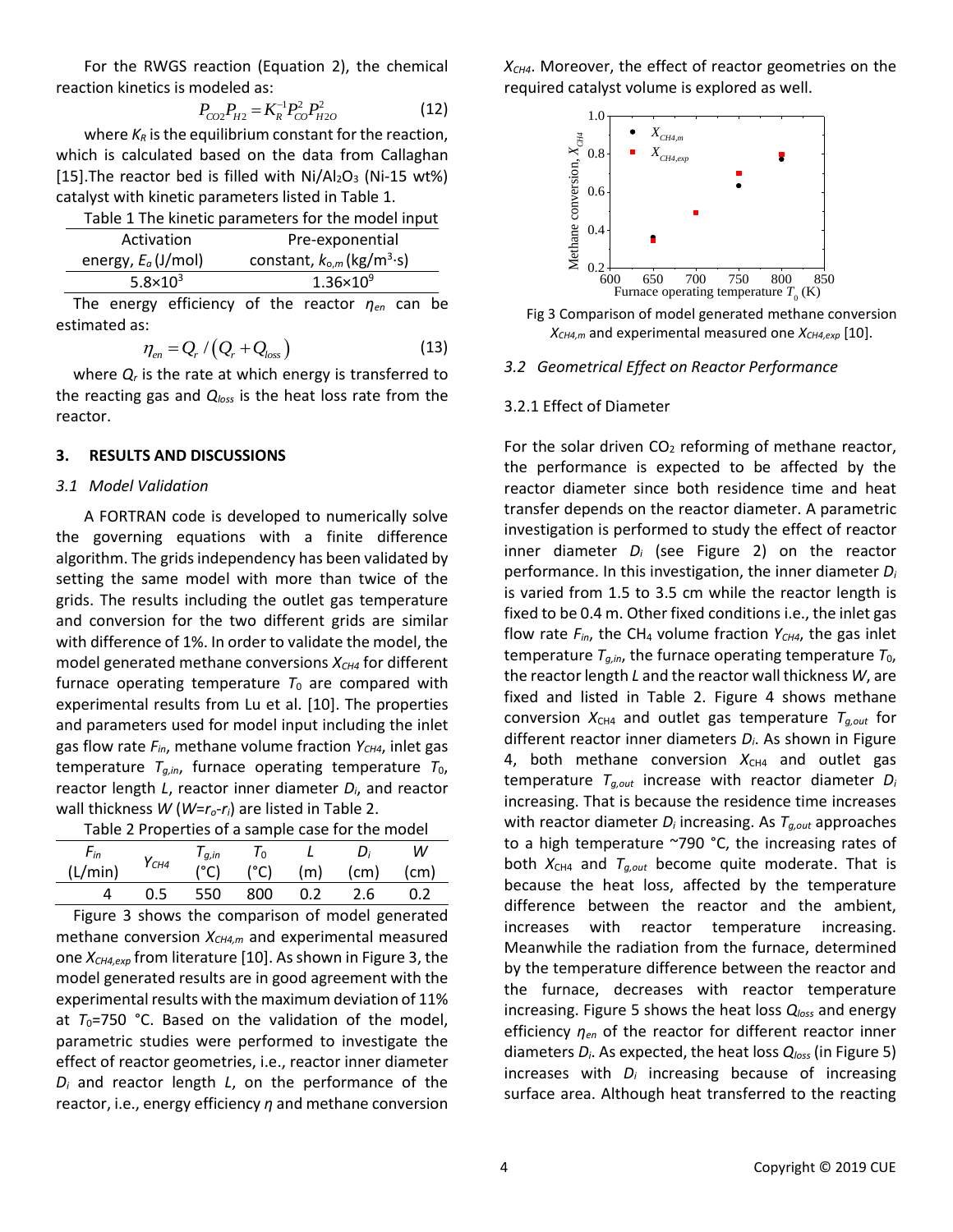gas *Q<sup>r</sup>* also increases with inner diameter *D<sup>i</sup>* increasing, the energy efficiency *ηen* (in Figure 5) decreases with *D<sup>i</sup>* increasing. Therefore, there is a trade-off between increasing  $X_{CH4}$  and decreasing  $\eta_{en}$  when  $D_i$  is varied.



Fig 4 Methane conversion  $X_{CH4}$  and outlet gas temperature *Tg,out* as functions of inner diameter *Di*.



Fig 5 Heat loss *Qloss* and energy efficiency *ηen* of the reactor as functions of reactor inner diameter *Di*.

#### 3.2.2 Effect of Length

The reactor length *L* is also a crucial factor affecting the reactor performance since the residence time depends on the reactor length *L*. A parametric investigation is performed to study the effect of the length *L* on the reactor performance. In this investigation, the reactor length *L* is varied from 10 to 50 cm while the diameter *D<sup>i</sup>* is fixed to be 2.5 cm. Other fixed conditions listed in Table 2. Figure 6 shows methane conversion  $X_{CH4}$  and outlet gas temperature  $T_{g,out}$  for different reactor length *L*. Similar to the case of increasing  $D_i$  (in Figure 6), both  $X_{CH4}$  and  $T_{q,out}$ , shown in Figure 6, increase with *L* increasing due to longer residence time. Figure 7 shows the heat loss *Qloss* and energy efficiency *ηen* of the reactor for different reactor length *L*. As shown in Figure 7, *Qloss* increases with *L* increasing while *ηen* decreases with *L* increasing because of heat loss surface area increasing. There is a trade-off between increasing  $X_{CH4}$  and decreasing  $η_{en}$  when *L* is varied.



Fig 6 Methane conversion  $X_{CH4}$  and outlet gas temperature *Tg,out* as functions of reactor length *L*.



Fig 7 Heat loss *Qloss* and energy efficiency *ηen* as functions of reactor length *L*.

#### *3.3 Geometrical Effect on Required Catalyst Volume*

Based on the previous discussion, the methane conversion and the outlet gas temperature can be increased by increasing reactor diameter and/or reactor length, which increases the required catalyst volume as well. In this section, the effect of geometries on the required catalyst volume is investigated by varying both reactor inner diameter *D<sup>i</sup>* and reactor length *L* simultaneously while both the methane conversion  $X_{CH4}$ and outlet gas temperature *Tg,out* are fixed. Table 3 lists all the fixed conditions. Figure 8 shows the reactor length *L* and required catalyst volume *V<sup>c</sup>* for different reactor inner diameter *Di*. As shown in Figure 8, *L* increases with *D<sup>i</sup>* decreasing. But *V<sup>c</sup>* decreases with *D<sup>i</sup>* decreasing. That is because the heat transfer is enhanced by decreasing *Di*. Thus, smaller reactor diameter is preferred in saving catalyst cost to achieve a fixed methane conversion  $X_{CH4}$ .

Table 3 Fixed conditions for studying the effect of geometries on required catalyst volume

| $r_{in}$ | $Y_{CH4}$ | $I_{q,in}$ | 0 ا  | W    | $X_{CH4}$ | $I_{q,out}$ |
|----------|-----------|------------|------|------|-----------|-------------|
| (L/min)  |           | (°C)       | (°C) | (cm) |           | (°C)        |
|          | 0.5       | 550        | 800  |      | 0.89      | 784         |
|          |           |            |      |      |           |             |